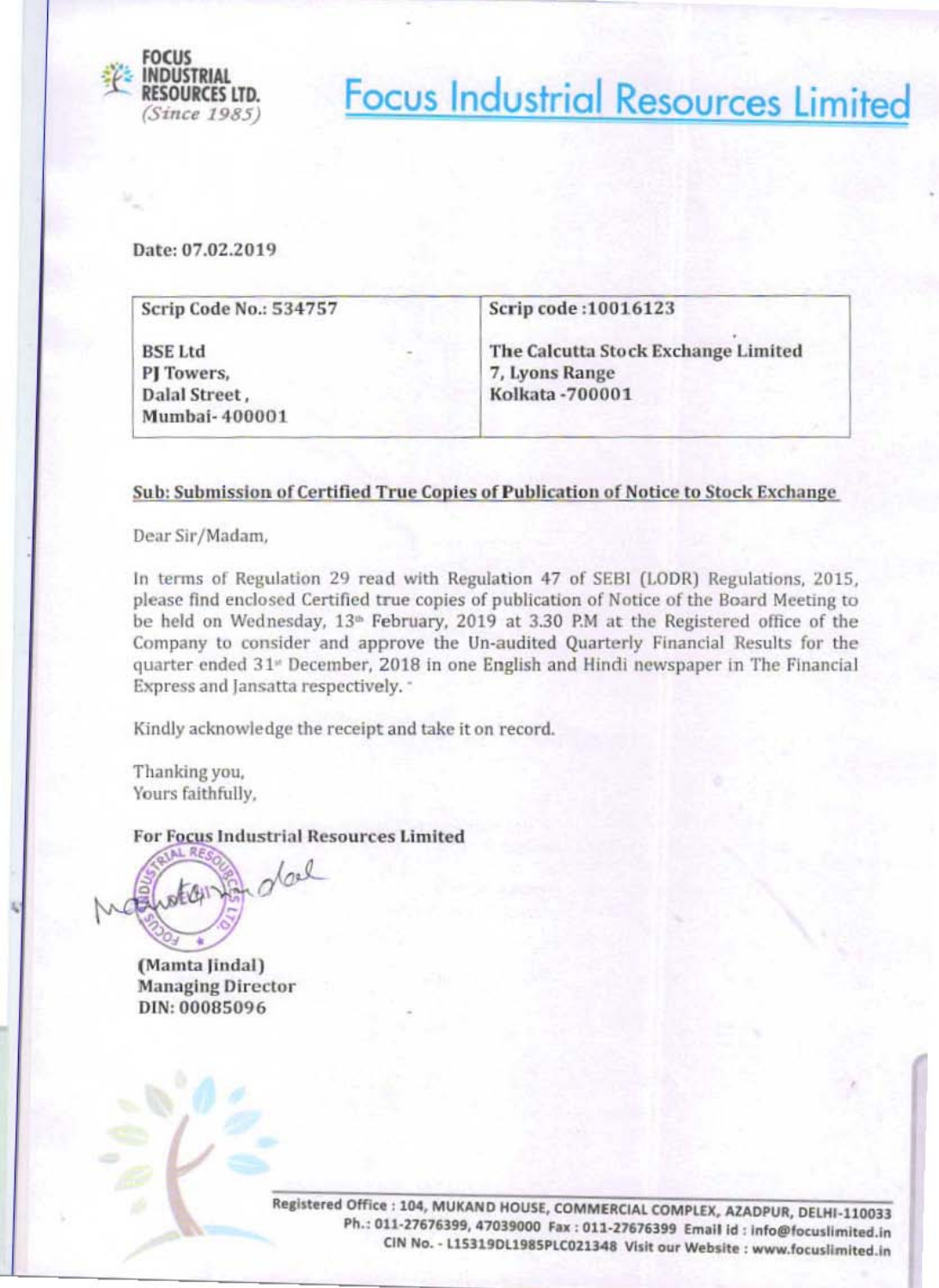## WWW.FINANCIALEXPRESS.COM

**FINANCIAL EXPRESS** 

## **Payment delays: NTP** threatens to cut supp. Chennai 600004. AP, Karnataka, Telang

## **FE BUREAU** New Delhi, February 4

**WITH OUTSTANDING DUES** spiralling to nearly ₹6,000 crore, state-owned power generation company NTPC has threatened to cut supplies to the electricity distribution companies of Andhra Pradesh, Karnataka and Telangana from Wednesday if the bills are not cleared soon. The cumulative dues, pending for more than 60 days, stood at ₹4,138 crore as on January 30.1f immediate arrangements are not made. the three states could lose 3,470 MW of power supply from NTPC's Ramagundam, Simhadri, Talcher and Kudgi power plants.

As per the regulation notice sent to the discoms from NTPC, some of the bills for which paymenta have not been made were raised as early as March 2018. NTPC's outsanding receivable

| 31                                  |                     |                  |                |
|-------------------------------------|---------------------|------------------|----------------|
|                                     | d nine months ended |                  |                |
| from states (more                   |                     |                  |                |
| are pegged at ₹7.                   |                     |                  |                |
| the end of Decent                   | <b>INVESTIGA</b>    | <b>SAILBAY</b>   | <b>IMAINS</b>  |
| According to sours                  |                     |                  |                |
| also rising significal              |                     |                  |                |
| discoms of Uttat                    | 708.78              | 562,47           | <b>BOO 15</b>  |
| <b>BK</b> The dues have             |                     |                  |                |
| ing in spate of "reg                | (YOUR AT)           | (1088.84)        | <b>UNITED</b>  |
| upsat various leve                  |                     |                  |                |
| well as through let<br>The developm | (YOOR RT)           | (1058.94)        | <b>11.4</b>    |
| a time when the                     |                     |                  |                |
| anticipating a su                   | <b>HOAD ON</b>      | <b>L1081,521</b> | 11,440,525     |
| demand in the                       | <b>FOAR ANY</b>     | (1080.92)        | (1439.72)      |
| upcoming gener                      |                     |                  |                |
| Average spot pow                    |                     |                  |                |
| registered a 4%                     |                     |                  |                |
| January 2019 at 1                   | 319.81              | 335.05           | 318.55         |
| Rise in recieva                     |                     |                  |                |
| with <280 worth                     |                     |                  | ٠              |
| eries in the first tl               |                     |                  |                |
| of FY19 due to coa                  |                     |                  |                |
| seen to be puttin                   |                     |                  |                |
| pressure on NTP                     |                     |                  |                |
| performance. On ti                  | <b>CIO RAI</b>      | (33.90)          | <b>J45 181</b> |
| company is expe                     |                     |                  |                |
| more on fuel as it ju               | (32.88)             | (33.90)          | (15.18)        |
| ble its coal import                 |                     |                  |                |

**UFSDAY FEBRUARY 5, 2019** 

**FOCUS INDUSTRIAL RESOURCES LIMITED** Regil: Off.: 104, Mukand House<br>Commercial: Complex, Atadpur

Die Leader-House<br>Chy Leaders (2013)<br>2001 - 1913 - 1920<br>Free: Fax Hu, 611-27678389<br>Free: Inte 611-27678389<br>Website: Website: Website: NOTICE<br>NOTICE

Notice to and a newly given to<br>the Republican Schmol with Negation of the BEBI Listing Obispation<br>Crackcount Republicants (Republicants of the monotony of the BEBI)<br>Linux of roques on constraints Republicants of the head o

**CATARA** 

MULTIRASE INDIA LINUFED

**NOTICE** 

NOTICE THE CONTRACT OF CONTRACT ON A CONTRACT OF CONTRACT OF CONTRACT OF CONTRACT OF CONTRACT OF CONTRACT OF CONTRACT OF CONTRACT OF CONTRACT OF CONTRACT OF CONTRACT OF CONTRACT OF CONTRACT OF CONTRACT OF CONTRACT OF CONTR

**Plurent to Requirement** 

Limited where

company

sforesaid regulat

**The** 

ntimation is also<br>Hebsite of BSE L

of the

Mart<br>Tradi

海湖

AM M

storia)

Place<br>Oats:

scoil

**kdra** 

**Telesis** 

The ex

eve ij

**Winner** 

e

**ANT LK** day

NOM

with the BSE LTD under Regulaations, 20115. The full format of the when (www.bseindia.com) and on

**website** 



BOARD OF INDIA (ISSUE AND LISTING OF DEBT SECURITIES) REQULATION. 2004, AS AMI NOTO FRO By programs

Piace: Mumbai<br>Date: 4<sup>th</sup> February, 2019

www.bseindia.com and www.nseindia.com.

**Place: Navi.Mumbel** 

Date: 04.02.2019

**CENSUSTINGS** 

Kilos **SECTION CUM NOTICE TO PUBL** 

GTPL Hathway Limitwork Prospectus filed with the Register of Companies ("RoC"), Netlocal Stock Eightings of India U